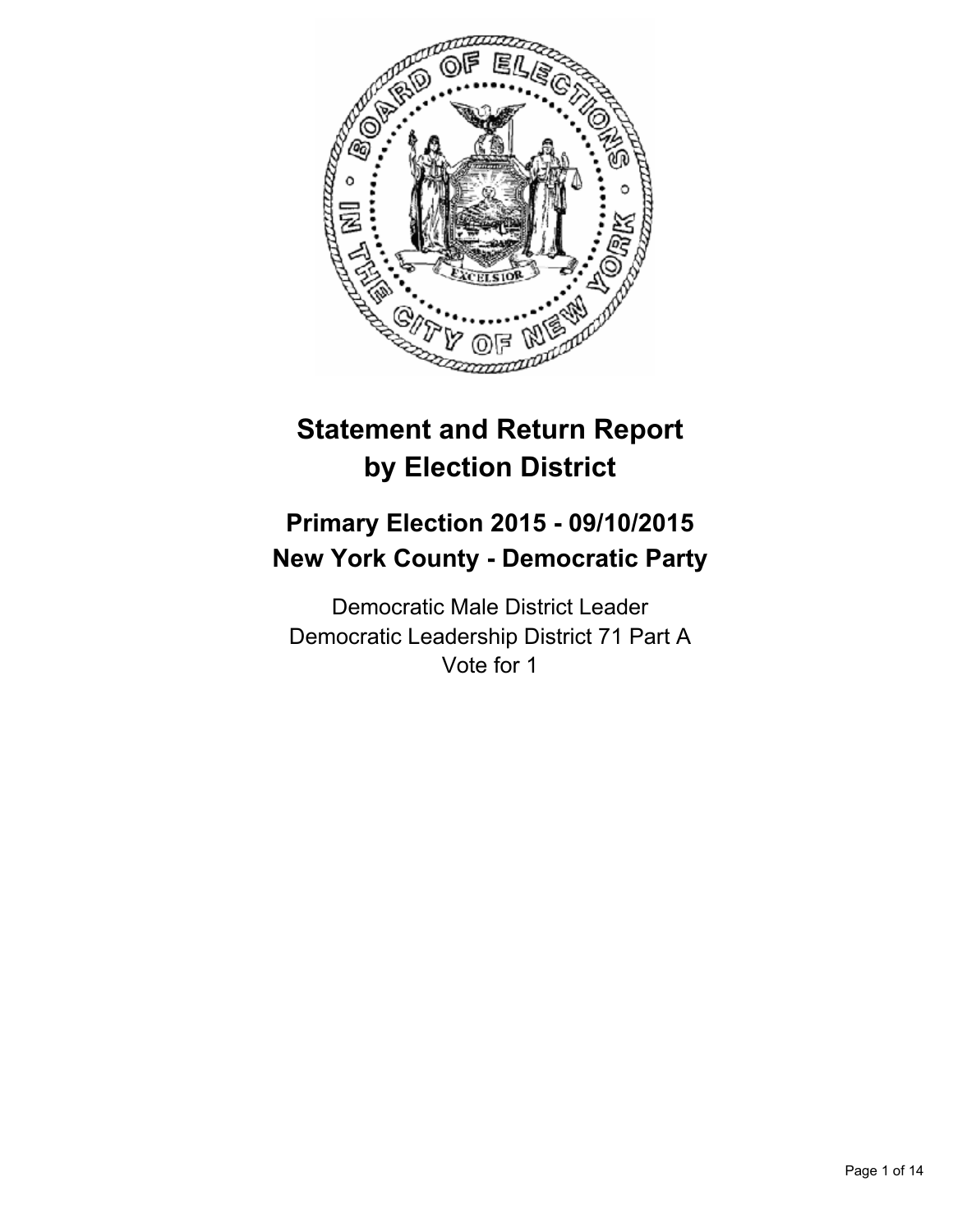

| PUBLIC COUNTER                                           | 31           |
|----------------------------------------------------------|--------------|
| ABSENTEE/MILITARY                                        | 3            |
| AFFIDAVIT                                                | $\mathbf{0}$ |
| Total Ballots                                            | 34           |
| Less - Inapplicable Federal/Special Presidential Ballots | $\mathbf{0}$ |
| <b>Total Applicable Ballots</b>                          | 34           |
| JUAN I. ROSA                                             | 7            |
| ROBERT JACKSON                                           | 27           |
| Total Votes                                              | 34           |

## **033/71**

| PUBLIC COUNTER                                           | 15              |
|----------------------------------------------------------|-----------------|
| ABSENTEE/MILITARY                                        | 4               |
| AFFIDAVIT                                                | 0               |
| Total Ballots                                            | 19              |
| Less - Inapplicable Federal/Special Presidential Ballots | $\mathbf{0}$    |
| <b>Total Applicable Ballots</b>                          | 19              |
| JUAN I. ROSA                                             | 7               |
| ROBERT JACKSON                                           | 12 <sup>2</sup> |
| Total Votes                                              | 19              |
|                                                          |                 |

### **035/71**

| PUBLIC COUNTER                                           | 20           |
|----------------------------------------------------------|--------------|
| ABSENTEE/MILITARY                                        | 2            |
| AFFIDAVIT                                                | $\mathbf{0}$ |
| <b>Total Ballots</b>                                     | 22           |
| Less - Inapplicable Federal/Special Presidential Ballots | $\mathbf{0}$ |
| <b>Total Applicable Ballots</b>                          | 22           |
| JUAN I. ROSA                                             | 6            |
| ROBERT JACKSON                                           | 16           |
| <b>Total Votes</b>                                       | 22           |
|                                                          |              |

| PUBLIC COUNTER                                           | 28 |
|----------------------------------------------------------|----|
| ABSENTEE/MILITARY                                        | 8  |
| AFFIDAVIT                                                | 0  |
| <b>Total Ballots</b>                                     | 36 |
| Less - Inapplicable Federal/Special Presidential Ballots | 0  |
| <b>Total Applicable Ballots</b>                          | 36 |
| <b>JUAN I. ROSA</b>                                      | 23 |
| ROBERT JACKSON                                           | 12 |
| RONALD THOMAS (WRITE-IN)                                 |    |
| <b>Total Votes</b>                                       | 36 |
|                                                          |    |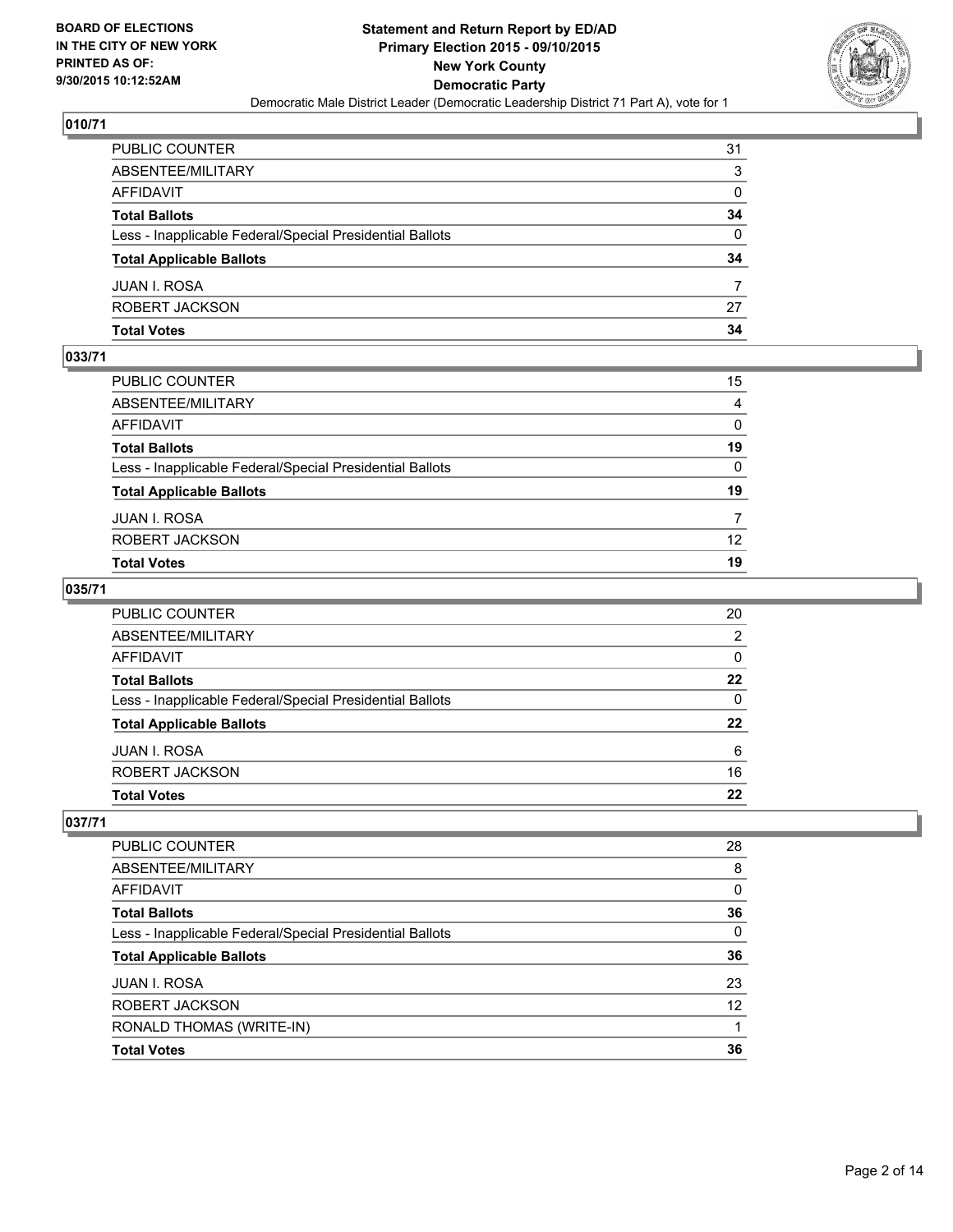

| PUBLIC COUNTER                                           | 39           |
|----------------------------------------------------------|--------------|
| ABSENTEE/MILITARY                                        | 5            |
| AFFIDAVIT                                                | $\mathbf{0}$ |
| Total Ballots                                            | 44           |
| Less - Inapplicable Federal/Special Presidential Ballots | $\mathbf{0}$ |
| <b>Total Applicable Ballots</b>                          | 44           |
| JUAN I. ROSA                                             | 7            |
| ROBERT JACKSON                                           | 37           |
| Total Votes                                              | 44           |

## **041/71**

| Total Votes                                              | 53           |
|----------------------------------------------------------|--------------|
| ROBERT JACKSON                                           | 32           |
| JUAN I. ROSA                                             | 21           |
| <b>Total Applicable Ballots</b>                          | 53           |
| Less - Inapplicable Federal/Special Presidential Ballots | $\mathbf{0}$ |
| Total Ballots                                            | 53           |
| AFFIDAVIT                                                | $\mathbf{0}$ |
| ABSENTEE/MILITARY                                        | 2            |
| PUBLIC COUNTER                                           | 51           |
|                                                          |              |

### **042/71**

| PUBLIC COUNTER                                           | 21           |
|----------------------------------------------------------|--------------|
| ABSENTEE/MILITARY                                        | 3            |
| AFFIDAVIT                                                | $\mathbf{0}$ |
| Total Ballots                                            | 24           |
| Less - Inapplicable Federal/Special Presidential Ballots | $\mathbf{0}$ |
| <b>Total Applicable Ballots</b>                          | 24           |
| JUAN I. ROSA                                             | 14           |
| ROBERT JACKSON                                           | 10           |
| Total Votes                                              | 24           |
|                                                          |              |

| <b>PUBLIC COUNTER</b>                                    | 50 |
|----------------------------------------------------------|----|
| ABSENTEE/MILITARY                                        |    |
| <b>AFFIDAVIT</b>                                         | 0  |
| <b>Total Ballots</b>                                     | 51 |
| Less - Inapplicable Federal/Special Presidential Ballots | 0  |
| <b>Total Applicable Ballots</b>                          | 51 |
| <b>JUAN I. ROSA</b>                                      | 37 |
| ROBERT JACKSON                                           | 11 |
| DANIEL CLURK (WRITE-IN)                                  | 1  |
| <b>Total Votes</b>                                       | 49 |
| Unrecorded                                               | 2  |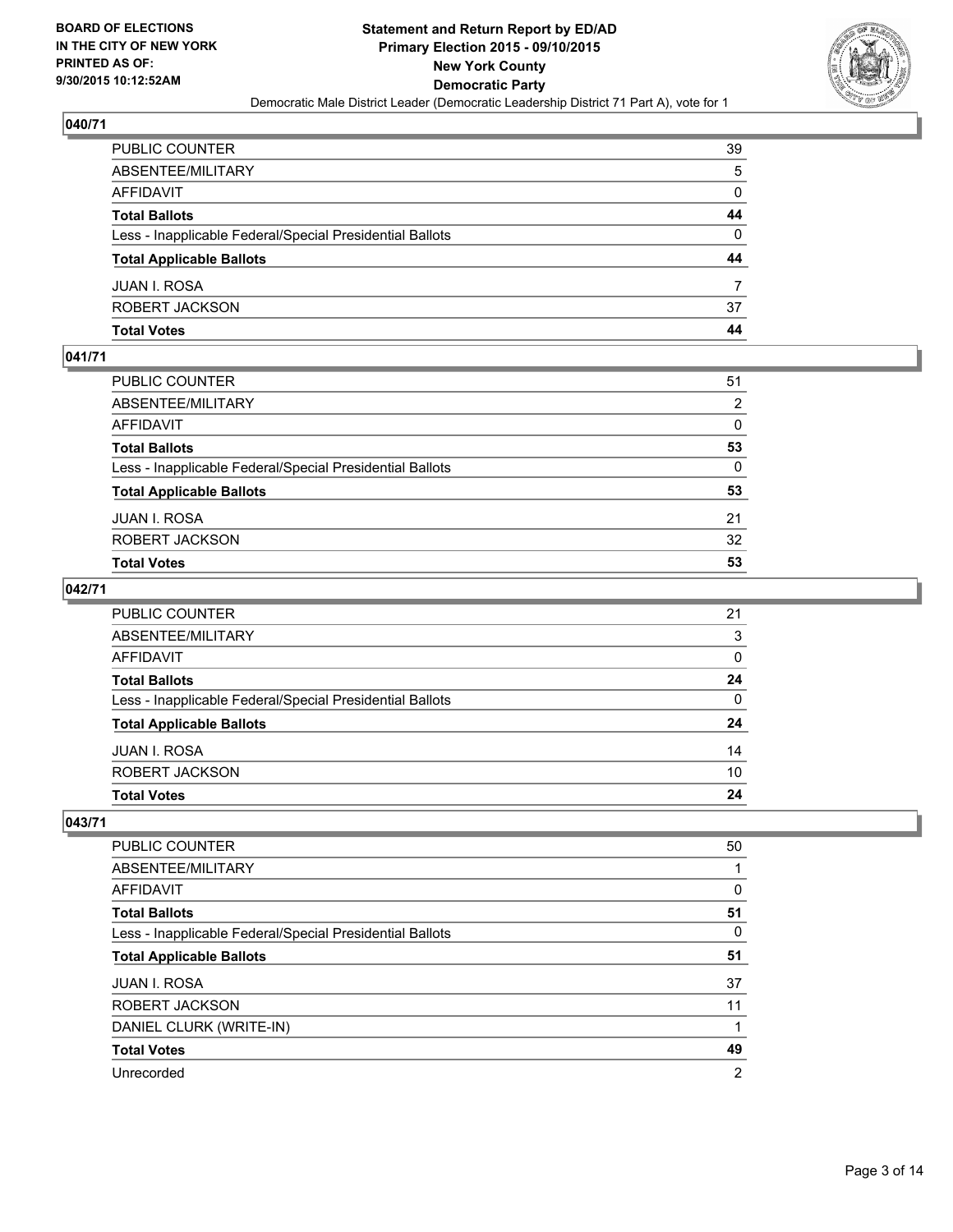

| PUBLIC COUNTER                                           | 13 |
|----------------------------------------------------------|----|
| ABSENTEE/MILITARY                                        |    |
| AFFIDAVIT                                                | 0  |
| Total Ballots                                            | 14 |
| Less - Inapplicable Federal/Special Presidential Ballots | 0  |
| <b>Total Applicable Ballots</b>                          | 14 |
| JUAN I. ROSA                                             | 5  |
| ROBERT JACKSON                                           | 8  |
| <b>Total Votes</b>                                       | 13 |
| Unrecorded                                               |    |

### **046/71**

| PUBLIC COUNTER                                           | 26           |
|----------------------------------------------------------|--------------|
| ABSENTEE/MILITARY                                        | 2            |
| AFFIDAVIT                                                | 0            |
| Total Ballots                                            | 28           |
| Less - Inapplicable Federal/Special Presidential Ballots | $\mathbf{0}$ |
| <b>Total Applicable Ballots</b>                          | 28           |
| JUAN I. ROSA                                             | 11           |
| ROBERT JACKSON                                           | 16           |
| <b>Total Votes</b>                                       | 27           |
| Unrecorded                                               |              |

#### **047/71**

| <b>Total Votes</b>                                       | 94       |
|----------------------------------------------------------|----------|
| ROBERT JACKSON                                           | 79       |
| <b>JUAN I. ROSA</b>                                      | 15       |
| <b>Total Applicable Ballots</b>                          | 94       |
| Less - Inapplicable Federal/Special Presidential Ballots | $\Omega$ |
| <b>Total Ballots</b>                                     | 94       |
| AFFIDAVIT                                                |          |
| ABSENTEE/MILITARY                                        | 3        |
| <b>PUBLIC COUNTER</b>                                    | 90       |

| <b>PUBLIC COUNTER</b>                                    | 51 |
|----------------------------------------------------------|----|
| ABSENTEE/MILITARY                                        | 19 |
| AFFIDAVIT                                                | 2  |
| <b>Total Ballots</b>                                     | 72 |
| Less - Inapplicable Federal/Special Presidential Ballots | 0  |
| <b>Total Applicable Ballots</b>                          | 72 |
| JUAN I. ROSA                                             | 10 |
| ROBERT JACKSON                                           | 62 |
| <b>Total Votes</b>                                       | 72 |
|                                                          |    |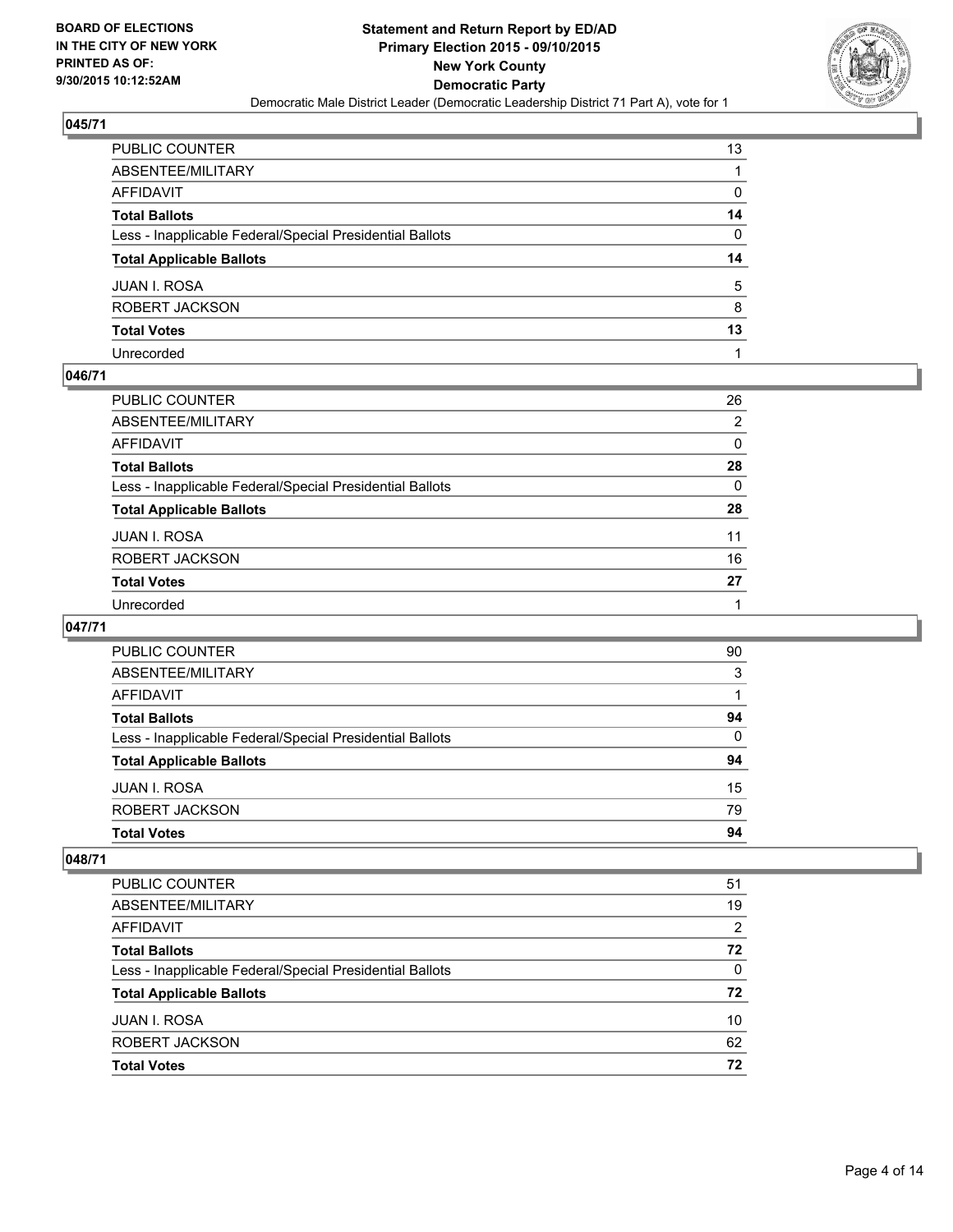

| PUBLIC COUNTER                                           | 20               |
|----------------------------------------------------------|------------------|
| ABSENTEE/MILITARY                                        | 2                |
| AFFIDAVIT                                                | 0                |
| Total Ballots                                            | 22               |
| Less - Inapplicable Federal/Special Presidential Ballots | 0                |
| <b>Total Applicable Ballots</b>                          | $22\phantom{.0}$ |
| JUAN I. ROSA                                             | 13               |
| ROBERT JACKSON                                           |                  |
| UNATTRIBUTABLE WRITE-IN (WRITE-IN)                       |                  |
| <b>Total Votes</b>                                       | 21               |
| Unrecorded                                               |                  |

#### **050/71**

| PUBLIC COUNTER                                           | 15       |
|----------------------------------------------------------|----------|
| ABSENTEE/MILITARY                                        | 6        |
| <b>AFFIDAVIT</b>                                         | $\Omega$ |
| <b>Total Ballots</b>                                     | 21       |
| Less - Inapplicable Federal/Special Presidential Ballots | $\Omega$ |
| <b>Total Applicable Ballots</b>                          | 21       |
| <b>JUAN I. ROSA</b>                                      | 11       |
| ROBERT JACKSON                                           | 9        |
| <b>Total Votes</b>                                       | 20       |
| Unrecorded                                               |          |
|                                                          |          |

#### **052/71**

| <b>PUBLIC COUNTER</b>                                    | 13       |
|----------------------------------------------------------|----------|
| ABSENTEE/MILITARY                                        | $\Omega$ |
| <b>AFFIDAVIT</b>                                         | 0        |
| <b>Total Ballots</b>                                     | 13       |
| Less - Inapplicable Federal/Special Presidential Ballots | 0        |
| <b>Total Applicable Ballots</b>                          | 13       |
| <b>JUAN I. ROSA</b>                                      | 8        |
| ROBERT JACKSON                                           | 5        |
| <b>Total Votes</b>                                       | 13       |

| <b>PUBLIC COUNTER</b>                                    | 17 |
|----------------------------------------------------------|----|
|                                                          |    |
| ABSENTEE/MILITARY                                        | 0  |
| AFFIDAVIT                                                | 0  |
| <b>Total Ballots</b>                                     | 17 |
| Less - Inapplicable Federal/Special Presidential Ballots | 0  |
| <b>Total Applicable Ballots</b>                          | 17 |
| <b>JUAN I. ROSA</b>                                      | 12 |
| ROBERT JACKSON                                           | 5  |
| <b>Total Votes</b>                                       | 17 |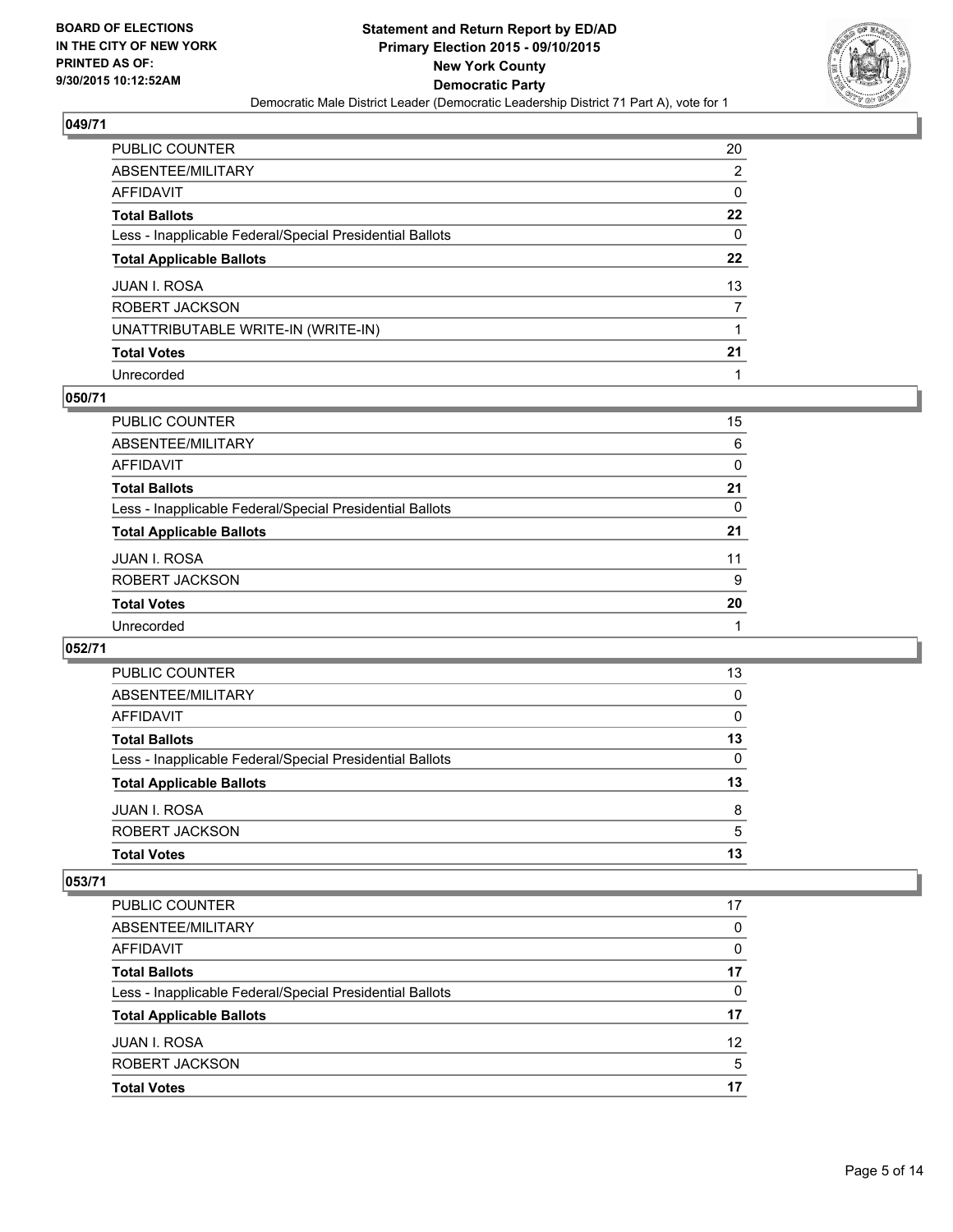

| PUBLIC COUNTER                                           | 8            |
|----------------------------------------------------------|--------------|
| ABSENTEE/MILITARY                                        |              |
| AFFIDAVIT                                                | $\mathbf{0}$ |
| Total Ballots                                            | 9            |
| Less - Inapplicable Federal/Special Presidential Ballots | $\mathbf{0}$ |
| <b>Total Applicable Ballots</b>                          | 9            |
| JUAN I. ROSA                                             |              |
| ROBERT JACKSON                                           | 2            |
| Total Votes                                              | 9            |

## **055/71**

| Total Votes                                              | 15             |
|----------------------------------------------------------|----------------|
| ROBERT JACKSON                                           | 8              |
| JUAN I. ROSA                                             | $\overline{7}$ |
| <b>Total Applicable Ballots</b>                          | 15             |
| Less - Inapplicable Federal/Special Presidential Ballots | $\mathbf{0}$   |
| Total Ballots                                            | 15             |
| AFFIDAVIT                                                | 0              |
| ABSENTEE/MILITARY                                        | 2              |
| PUBLIC COUNTER                                           | 13             |
|                                                          |                |

### **056/71**

| PUBLIC COUNTER                                           | 5            |
|----------------------------------------------------------|--------------|
| ABSENTEE/MILITARY                                        | $\mathbf{0}$ |
| AFFIDAVIT                                                | $\Omega$     |
| <b>Total Ballots</b>                                     | 5            |
| Less - Inapplicable Federal/Special Presidential Ballots | 0            |
| <b>Total Applicable Ballots</b>                          | 5            |
| JUAN I. ROSA                                             | 5            |
| ROBERT JACKSON                                           | $\Omega$     |
| Total Votes                                              | 5            |
|                                                          |              |

| PUBLIC COUNTER                                           |              |
|----------------------------------------------------------|--------------|
| ABSENTEE/MILITARY                                        |              |
| <b>AFFIDAVIT</b>                                         | O            |
| <b>Total Ballots</b>                                     | 8            |
| Less - Inapplicable Federal/Special Presidential Ballots | <sup>0</sup> |
| <b>Total Applicable Ballots</b>                          | 8            |
| <b>JUAN I. ROSA</b>                                      | 6            |
| ROBERT JACKSON                                           | ົ            |
| <b>Total Votes</b>                                       | 8            |
|                                                          |              |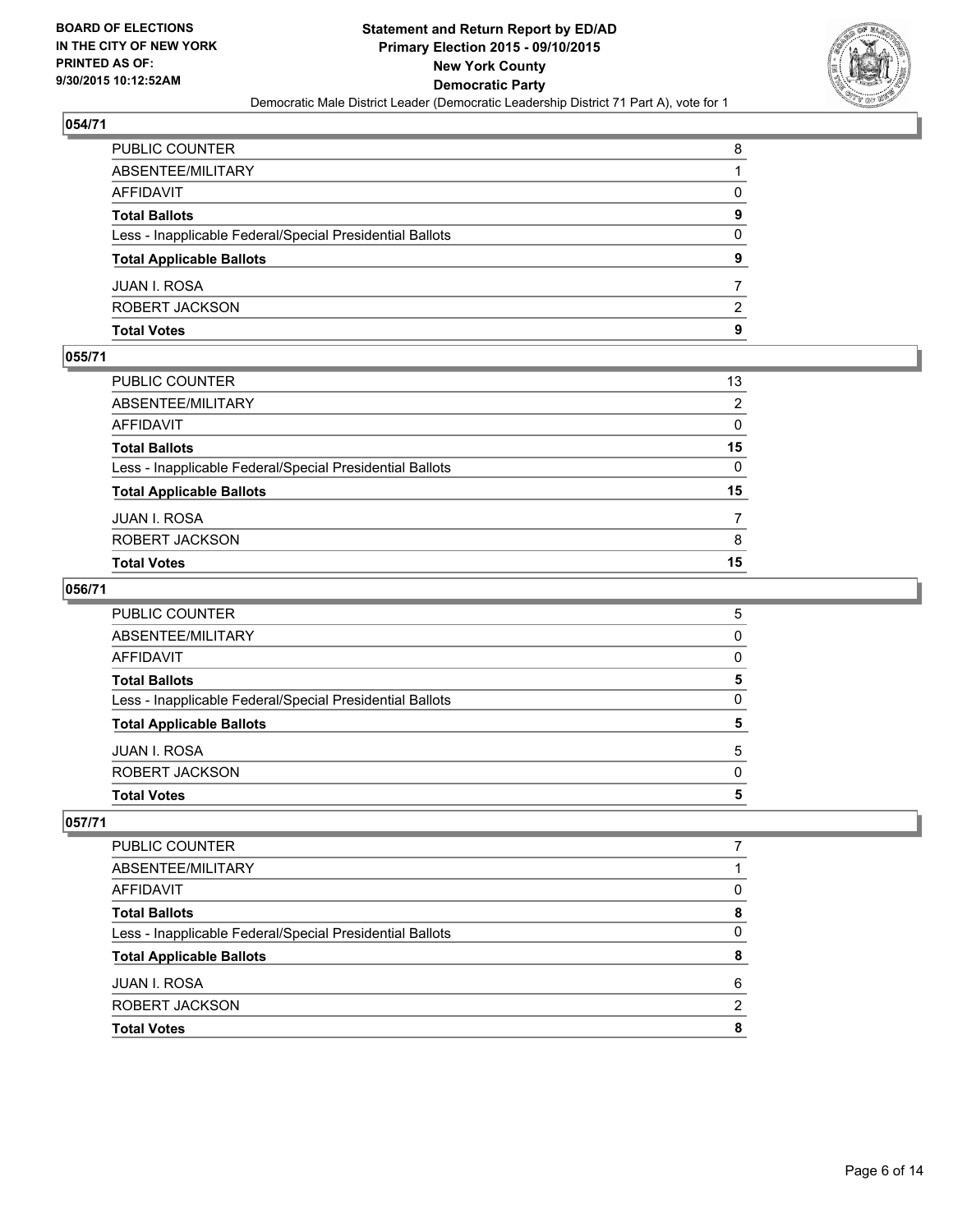

| PUBLIC COUNTER                                           | 18           |
|----------------------------------------------------------|--------------|
| ABSENTEE/MILITARY                                        | $\mathbf{0}$ |
| AFFIDAVIT                                                | $\mathbf{0}$ |
| Total Ballots                                            | 18           |
| Less - Inapplicable Federal/Special Presidential Ballots | $\mathbf{0}$ |
| <b>Total Applicable Ballots</b>                          | 18           |
| JUAN I. ROSA                                             | 13           |
| ROBERT JACKSON                                           | 5            |
| Total Votes                                              | 18           |

## **059/71**

| PUBLIC COUNTER                                           | 16           |
|----------------------------------------------------------|--------------|
| ABSENTEE/MILITARY                                        | 0            |
| AFFIDAVIT                                                | 0            |
| Total Ballots                                            | 16           |
| Less - Inapplicable Federal/Special Presidential Ballots | $\mathbf{0}$ |
| <b>Total Applicable Ballots</b>                          | 16           |
| JUAN I. ROSA                                             | 9            |
| ROBERT JACKSON                                           | 6            |
| Total Votes                                              | 15           |
| Unrecorded                                               |              |
|                                                          |              |

### **060/71**

| PUBLIC COUNTER                                           | 20 |
|----------------------------------------------------------|----|
| ABSENTEE/MILITARY                                        |    |
| <b>AFFIDAVIT</b>                                         | 0  |
| <b>Total Ballots</b>                                     | 21 |
| Less - Inapplicable Federal/Special Presidential Ballots | 0  |
| <b>Total Applicable Ballots</b>                          | 21 |
| <b>JUAN I. ROSA</b>                                      | 6  |
| ROBERT JACKSON                                           | 13 |
| <b>Total Votes</b>                                       | 19 |
| Unrecorded                                               | 2  |

| PUBLIC COUNTER                                           |   |
|----------------------------------------------------------|---|
| ABSENTEE/MILITARY                                        | 0 |
| AFFIDAVIT                                                | 0 |
| <b>Total Ballots</b>                                     | 7 |
| Less - Inapplicable Federal/Special Presidential Ballots | 0 |
| <b>Total Applicable Ballots</b>                          |   |
| JUAN I. ROSA                                             | 5 |
| ROBERT JACKSON                                           | 2 |
| <b>Total Votes</b>                                       |   |
|                                                          |   |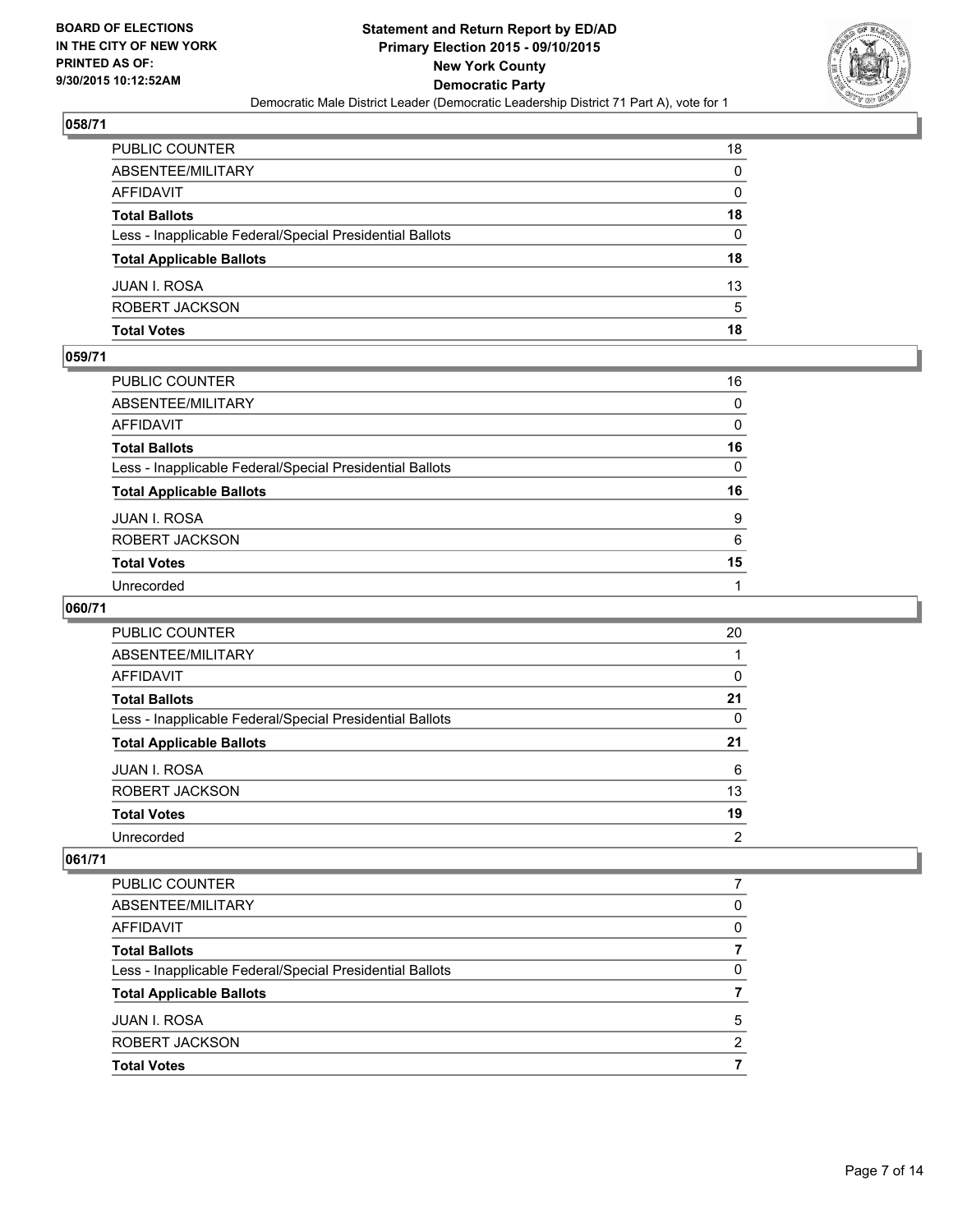

| PUBLIC COUNTER                                           | 8               |
|----------------------------------------------------------|-----------------|
| ABSENTEE/MILITARY                                        | 2               |
| AFFIDAVIT                                                | $\mathbf{0}$    |
| Total Ballots                                            | 10              |
| Less - Inapplicable Federal/Special Presidential Ballots | $\mathbf{0}$    |
| <b>Total Applicable Ballots</b>                          | 10 <sup>1</sup> |
| JUAN I. ROSA                                             | 5               |
| ROBERT JACKSON                                           | 5               |
| Total Votes                                              | 10              |

## **063/71**

| PUBLIC COUNTER                                           | 23           |
|----------------------------------------------------------|--------------|
| ABSENTEE/MILITARY                                        |              |
| AFFIDAVIT                                                | 0            |
| Total Ballots                                            | 24           |
| Less - Inapplicable Federal/Special Presidential Ballots | $\mathbf{0}$ |
| <b>Total Applicable Ballots</b>                          | 24           |
| JUAN I. ROSA                                             | 17           |
| ROBERT JACKSON                                           | 7            |
| Total Votes                                              | 24           |
|                                                          |              |

### **064/71**

| PUBLIC COUNTER                                           | 16           |
|----------------------------------------------------------|--------------|
|                                                          |              |
| ABSENTEE/MILITARY                                        | $\mathbf{0}$ |
| AFFIDAVIT                                                | $\Omega$     |
| <b>Total Ballots</b>                                     | 16           |
| Less - Inapplicable Federal/Special Presidential Ballots | $\mathbf{0}$ |
| <b>Total Applicable Ballots</b>                          | 16           |
| JUAN I. ROSA                                             | 9            |
| ROBERT JACKSON                                           | 7            |
| <b>Total Votes</b>                                       | 16           |
|                                                          |              |

| PUBLIC COUNTER                                           | 20 |
|----------------------------------------------------------|----|
| ABSENTEE/MILITARY                                        | 3  |
| AFFIDAVIT                                                | 0  |
| <b>Total Ballots</b>                                     | 23 |
| Less - Inapplicable Federal/Special Presidential Ballots | 0  |
| <b>Total Applicable Ballots</b>                          | 23 |
| JUAN I. ROSA                                             | 15 |
| ROBERT JACKSON                                           | 8  |
| <b>Total Votes</b>                                       | 23 |
|                                                          |    |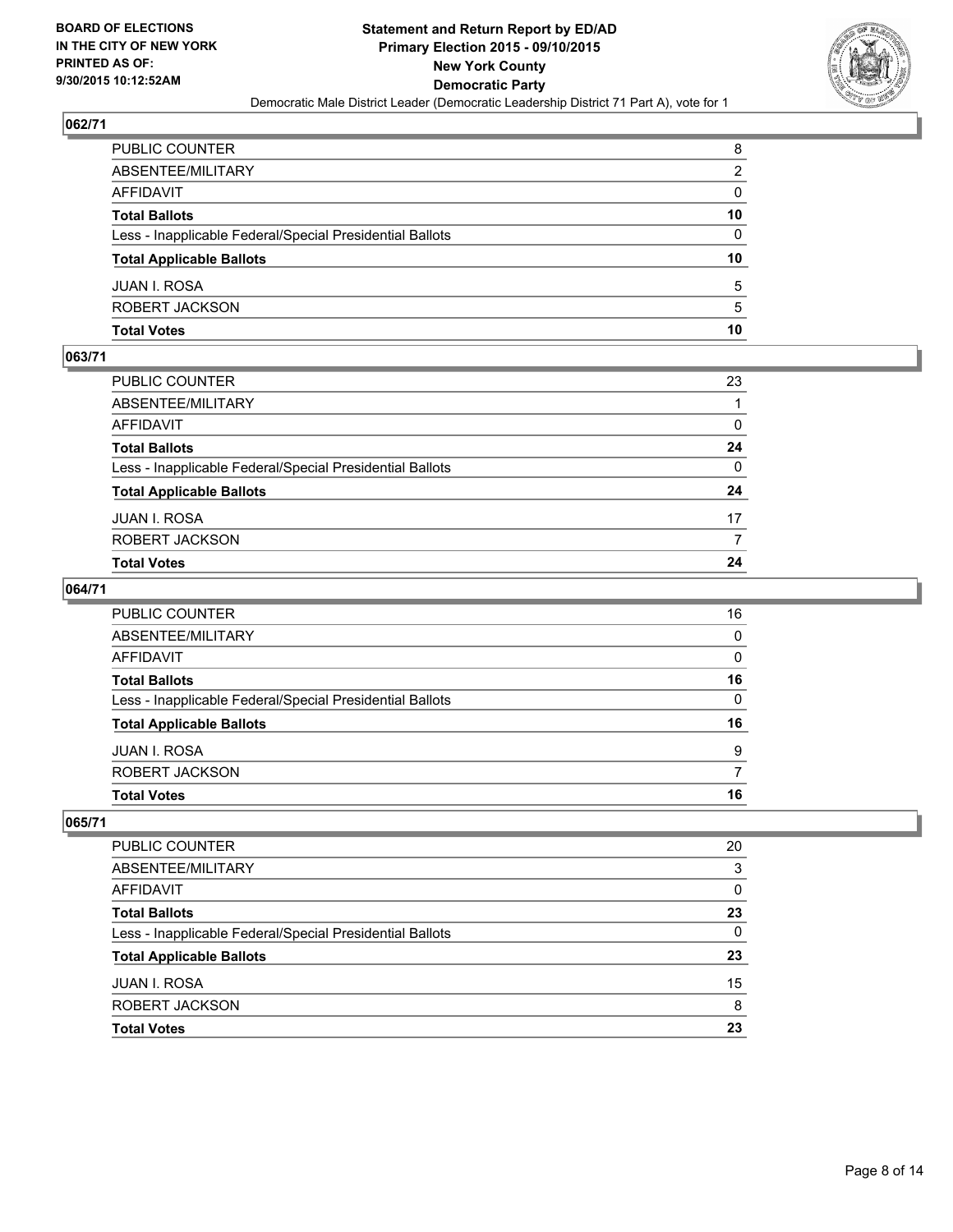

| PUBLIC COUNTER                                           | 20 |
|----------------------------------------------------------|----|
| ABSENTEE/MILITARY                                        |    |
| AFFIDAVIT                                                | 0  |
| Total Ballots                                            | 21 |
| Less - Inapplicable Federal/Special Presidential Ballots | 0  |
| <b>Total Applicable Ballots</b>                          | 21 |
| JUAN I. ROSA                                             | 13 |
| ROBERT JACKSON                                           |    |
| <b>Total Votes</b>                                       | 20 |
| Unrecorded                                               |    |

### **068/71**

| PUBLIC COUNTER                                           | 8 |
|----------------------------------------------------------|---|
| ABSENTEE/MILITARY                                        |   |
| AFFIDAVIT                                                | 0 |
| Total Ballots                                            | 9 |
| Less - Inapplicable Federal/Special Presidential Ballots | 0 |
| <b>Total Applicable Ballots</b>                          | 9 |
| JUAN I. ROSA                                             | 4 |
| ROBERT JACKSON                                           | 5 |
| <b>Total Votes</b>                                       | 9 |
|                                                          |   |

## **069/71**

| <b>Total Votes</b>                                       | 24 |
|----------------------------------------------------------|----|
| ROBERT JACKSON                                           |    |
| <b>JUAN I. ROSA</b>                                      | 17 |
| <b>Total Applicable Ballots</b>                          | 24 |
| Less - Inapplicable Federal/Special Presidential Ballots | 0  |
| <b>Total Ballots</b>                                     | 24 |
| AFFIDAVIT                                                | 0  |
| ABSENTEE/MILITARY                                        | 4  |
| <b>PUBLIC COUNTER</b>                                    | 20 |

| PUBLIC COUNTER                                           | 26 |
|----------------------------------------------------------|----|
| ABSENTEE/MILITARY                                        | 0  |
| AFFIDAVIT                                                | 0  |
| <b>Total Ballots</b>                                     | 26 |
| Less - Inapplicable Federal/Special Presidential Ballots | 0  |
| <b>Total Applicable Ballots</b>                          | 26 |
| <b>JUAN I. ROSA</b>                                      | 23 |
| ROBERT JACKSON                                           | 3  |
| <b>Total Votes</b>                                       | 26 |
|                                                          |    |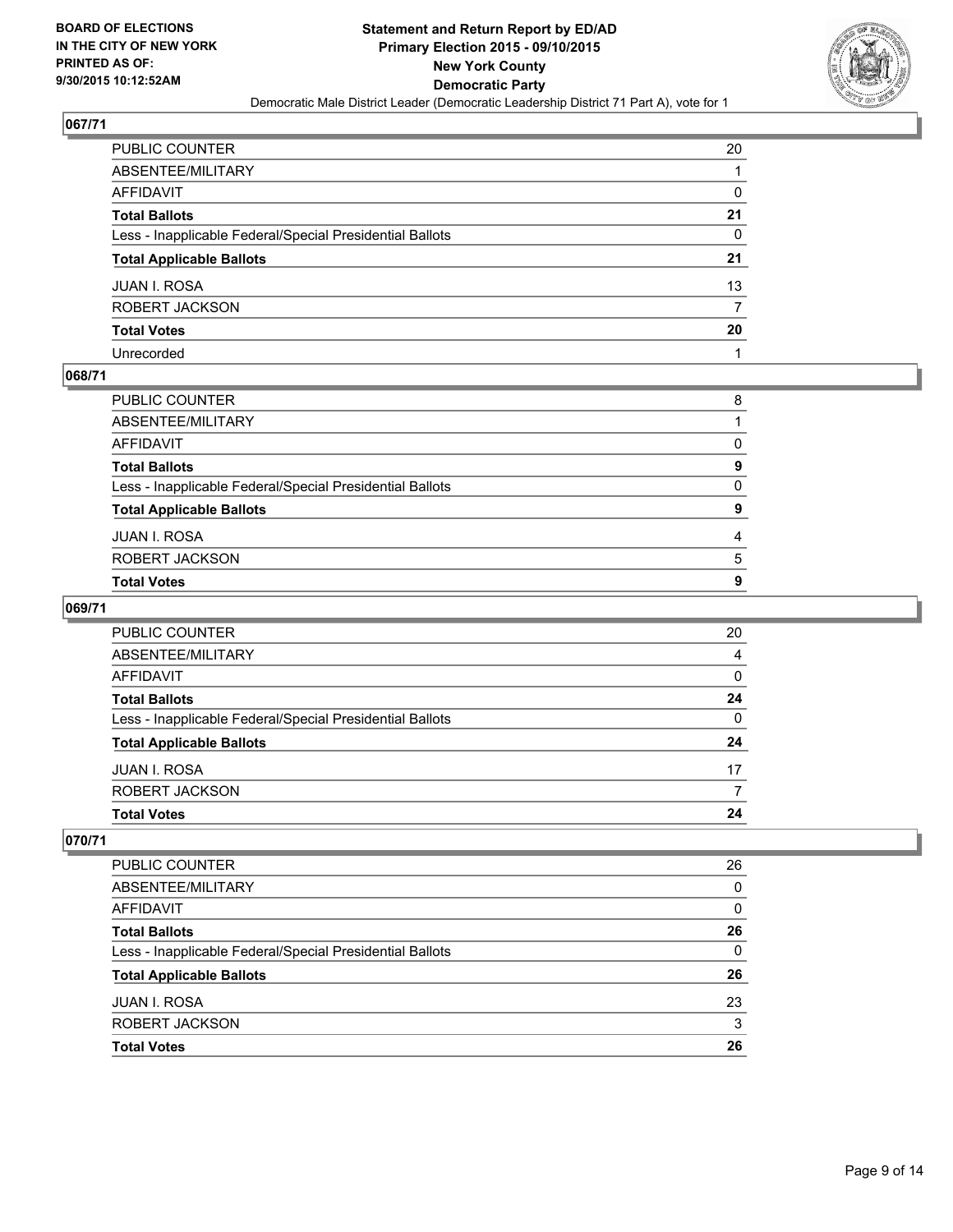

| PUBLIC COUNTER                                           | 23               |
|----------------------------------------------------------|------------------|
| ABSENTEE/MILITARY                                        | 0                |
| AFFIDAVIT                                                |                  |
| Total Ballots                                            | 24               |
| Less - Inapplicable Federal/Special Presidential Ballots | 0                |
| <b>Total Applicable Ballots</b>                          | 24               |
| JUAN I. ROSA                                             | 8                |
| ROBERT JACKSON                                           | 14               |
| <b>Total Votes</b>                                       | $22\phantom{.0}$ |
| Unrecorded                                               | 2                |

### **073/71**

| PUBLIC COUNTER                                           | 48       |
|----------------------------------------------------------|----------|
| ABSENTEE/MILITARY                                        | $\Omega$ |
| AFFIDAVIT                                                | 0        |
| Total Ballots                                            | 48       |
| Less - Inapplicable Federal/Special Presidential Ballots | 0        |
| <b>Total Applicable Ballots</b>                          | 48       |
| JUAN I. ROSA                                             | 15       |
| ROBERT JACKSON                                           | 32       |
| UNATTRIBUTABLE WRITE-IN (WRITE-IN)                       |          |
| <b>Total Votes</b>                                       | 48       |

# **074/71**

| <b>PUBLIC COUNTER</b>                                    | 36 |
|----------------------------------------------------------|----|
| ABSENTEE/MILITARY                                        | 3  |
| AFFIDAVIT                                                |    |
| <b>Total Ballots</b>                                     | 40 |
| Less - Inapplicable Federal/Special Presidential Ballots | 0  |
| <b>Total Applicable Ballots</b>                          | 40 |
| <b>JUAN I. ROSA</b>                                      | 16 |
| ROBERT JACKSON                                           | 24 |
| <b>Total Votes</b>                                       | 40 |
|                                                          |    |

| <b>PUBLIC COUNTER</b>                                    | 31       |
|----------------------------------------------------------|----------|
| ABSENTEE/MILITARY                                        | 0        |
| AFFIDAVIT                                                | $\Omega$ |
| <b>Total Ballots</b>                                     | 31       |
| Less - Inapplicable Federal/Special Presidential Ballots | $\Omega$ |
| <b>Total Applicable Ballots</b>                          | 31       |
| <b>JUAN I. ROSA</b>                                      | 12       |
| ROBERT JACKSON                                           | 18       |
| <b>Total Votes</b>                                       | 30       |
| Unrecorded                                               |          |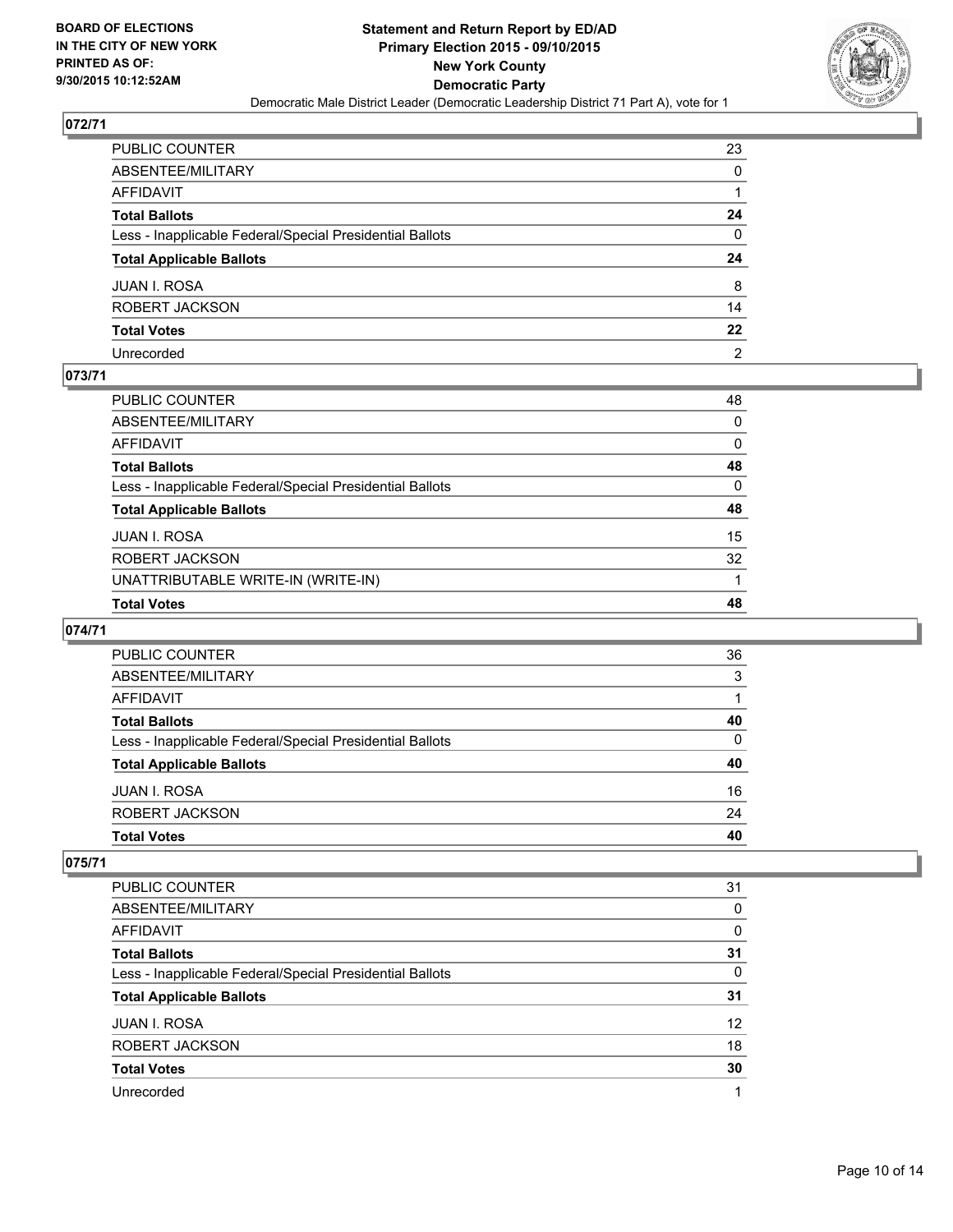

| PUBLIC COUNTER                                           | 34           |
|----------------------------------------------------------|--------------|
| ABSENTEE/MILITARY                                        | $\mathbf{0}$ |
| AFFIDAVIT                                                |              |
| Total Ballots                                            | 35           |
| Less - Inapplicable Federal/Special Presidential Ballots | $\mathbf{0}$ |
| <b>Total Applicable Ballots</b>                          | 35           |
| JUAN I. ROSA                                             | 4            |
| ROBERT JACKSON                                           | 31           |
| Total Votes                                              | 35           |

## **077/71**

| PUBLIC COUNTER                                           | 65       |
|----------------------------------------------------------|----------|
| ABSENTEE/MILITARY                                        | 2        |
| AFFIDAVIT                                                | 0        |
| Total Ballots                                            | 67       |
| Less - Inapplicable Federal/Special Presidential Ballots | $\Omega$ |
| <b>Total Applicable Ballots</b>                          | 67       |
| JUAN I. ROSA                                             | 18       |
| ROBERT JACKSON                                           | 48       |
| <b>Total Votes</b>                                       | 66       |
| Unrecorded                                               |          |

### **078/71**

| PUBLIC COUNTER                                           | 41              |
|----------------------------------------------------------|-----------------|
| ABSENTEE/MILITARY                                        | 4               |
| <b>AFFIDAVIT</b>                                         | $\Omega$        |
| <b>Total Ballots</b>                                     | 45              |
| Less - Inapplicable Federal/Special Presidential Ballots | $\Omega$        |
| <b>Total Applicable Ballots</b>                          | 45              |
| <b>JUAN I. ROSA</b>                                      | 12 <sup>2</sup> |
| ROBERT JACKSON                                           | 33              |
| <b>Total Votes</b>                                       | 45              |

| PUBLIC COUNTER                                           | 36 |
|----------------------------------------------------------|----|
| ABSENTEE/MILITARY                                        | 2  |
| AFFIDAVIT                                                | 0  |
| <b>Total Ballots</b>                                     | 38 |
| Less - Inapplicable Federal/Special Presidential Ballots | 0  |
| <b>Total Applicable Ballots</b>                          | 38 |
| <b>JUAN I. ROSA</b>                                      | 12 |
| ROBERT JACKSON                                           | 26 |
| <b>Total Votes</b>                                       | 38 |
|                                                          |    |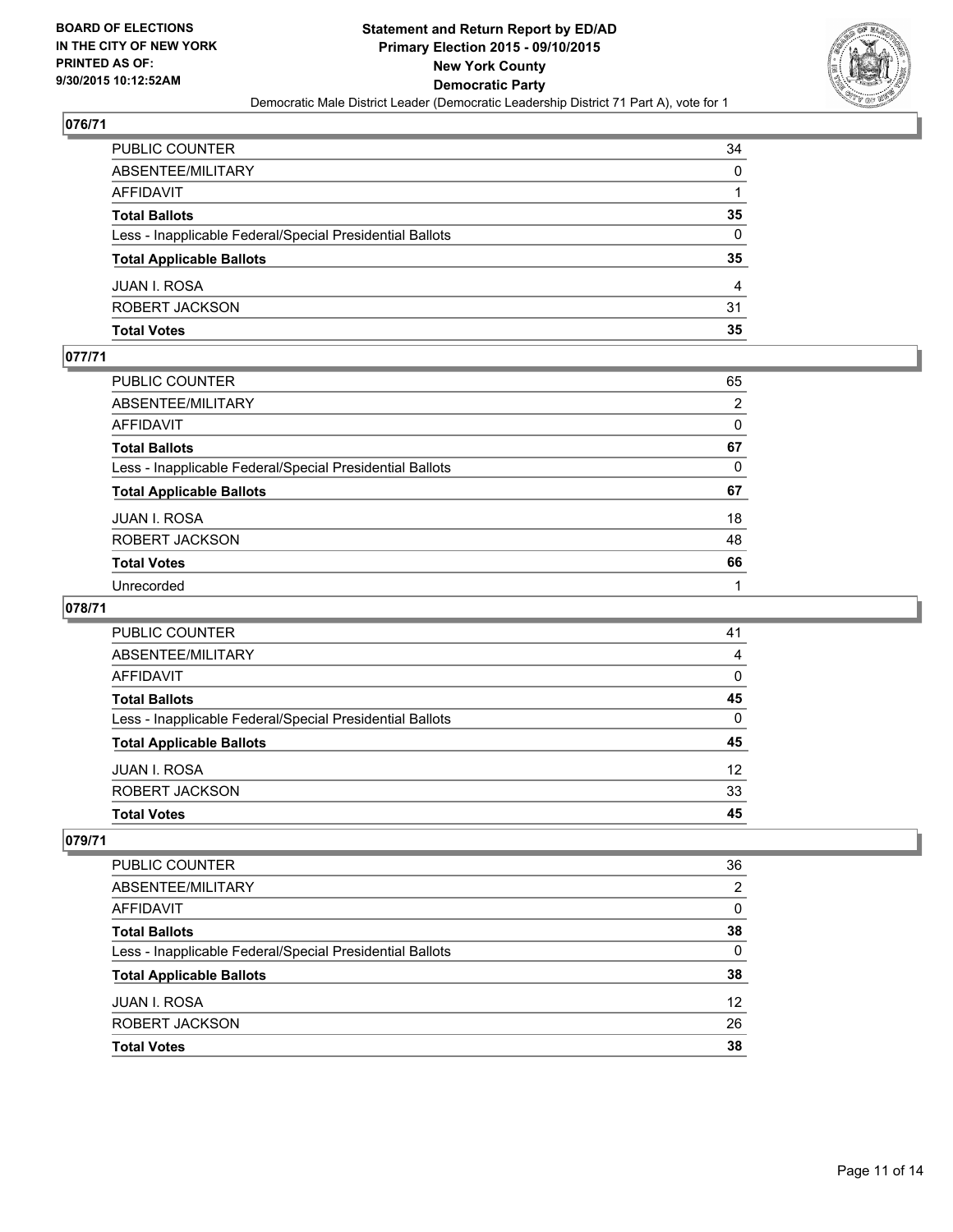

| PUBLIC COUNTER                                           | 15 |
|----------------------------------------------------------|----|
| ABSENTEE/MILITARY                                        | 1  |
| AFFIDAVIT                                                |    |
| Total Ballots                                            | 17 |
| Less - Inapplicable Federal/Special Presidential Ballots | 0  |
| <b>Total Applicable Ballots</b>                          | 17 |
| JUAN I. ROSA                                             | 10 |
| ROBERT JACKSON                                           | 7  |
| Total Votes                                              | 17 |

## **081/71**

| PUBLIC COUNTER                                           | 39              |
|----------------------------------------------------------|-----------------|
| ABSENTEE/MILITARY                                        |                 |
| AFFIDAVIT                                                | $\mathbf{0}$    |
| Total Ballots                                            | 40              |
| Less - Inapplicable Federal/Special Presidential Ballots | $\mathbf{0}$    |
| <b>Total Applicable Ballots</b>                          | 40              |
| JUAN I. ROSA                                             | 12 <sup>2</sup> |
| ROBERT JACKSON                                           | 28              |
| Total Votes                                              | 40              |
|                                                          |                 |

### **082/71**

| PUBLIC COUNTER                                           | 39           |
|----------------------------------------------------------|--------------|
| ABSENTEE/MILITARY                                        |              |
| AFFIDAVIT                                                | $\mathbf{0}$ |
| Total Ballots                                            | 40           |
| Less - Inapplicable Federal/Special Presidential Ballots | $\mathbf{0}$ |
| <b>Total Applicable Ballots</b>                          | 40           |
| JUAN I. ROSA                                             | 13           |
| ROBERT JACKSON                                           | 27           |
| Total Votes                                              | 40           |
|                                                          |              |

| <b>PUBLIC COUNTER</b>                                    | 88 |
|----------------------------------------------------------|----|
| ABSENTEE/MILITARY                                        | 3  |
| <b>AFFIDAVIT</b>                                         | 0  |
| <b>Total Ballots</b>                                     | 91 |
| Less - Inapplicable Federal/Special Presidential Ballots | 0  |
| <b>Total Applicable Ballots</b>                          | 91 |
|                                                          |    |
| <b>JUAN I. ROSA</b>                                      | 13 |
| ROBERT JACKSON                                           | 77 |
| <b>Total Votes</b>                                       | 90 |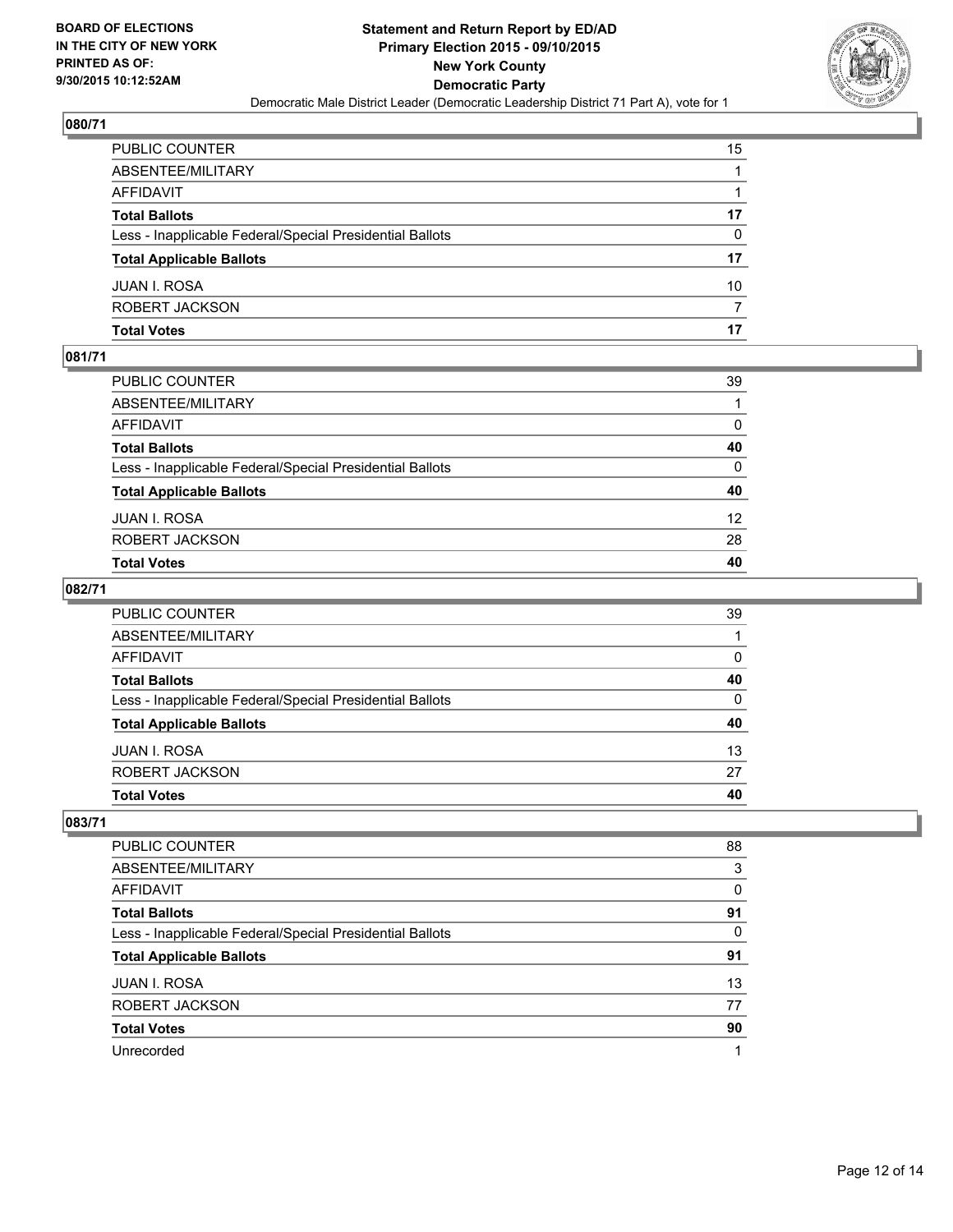

| PUBLIC COUNTER                                           | 37           |
|----------------------------------------------------------|--------------|
| ABSENTEE/MILITARY                                        |              |
| AFFIDAVIT                                                | 2            |
| Total Ballots                                            | 40           |
| Less - Inapplicable Federal/Special Presidential Ballots | $\mathbf{0}$ |
| <b>Total Applicable Ballots</b>                          | 40           |
| JUAN I. ROSA                                             | 10           |
| ROBERT JACKSON                                           | 30           |
| Total Votes                                              | 40           |

### **085/71**

| PUBLIC COUNTER                                           | 64           |
|----------------------------------------------------------|--------------|
| ABSENTEE/MILITARY                                        | $\mathbf{0}$ |
| AFFIDAVIT                                                |              |
| Total Ballots                                            | 65           |
| Less - Inapplicable Federal/Special Presidential Ballots | $\mathbf{0}$ |
| <b>Total Applicable Ballots</b>                          | 65           |
| JUAN I. ROSA                                             | 16           |
| ROBERT JACKSON                                           | 49           |
| Total Votes                                              | 65           |
|                                                          |              |

### **086/71**

| PUBLIC COUNTER                                           | 2            |
|----------------------------------------------------------|--------------|
| ABSENTEE/MILITARY                                        | 0            |
| AFFIDAVIT                                                | $\Omega$     |
| <b>Total Ballots</b>                                     | $\mathbf{2}$ |
| Less - Inapplicable Federal/Special Presidential Ballots | $\mathbf{0}$ |
| <b>Total Applicable Ballots</b>                          | $\mathbf{2}$ |
| JUAN I. ROSA                                             | $\Omega$     |
| ROBERT JACKSON                                           |              |
| CUTHERIN SUILIVAN (WRITE-IN)                             |              |
| <b>Total Votes</b>                                       | 2            |

| PUBLIC COUNTER                                           | 34 |
|----------------------------------------------------------|----|
| ABSENTEE/MILITARY                                        | 4  |
| AFFIDAVIT                                                | 0  |
| <b>Total Ballots</b>                                     | 38 |
| Less - Inapplicable Federal/Special Presidential Ballots | 0  |
| <b>Total Applicable Ballots</b>                          | 38 |
| <b>JUAN I. ROSA</b>                                      | 20 |
| ROBERT JACKSON                                           | 18 |
| <b>Total Votes</b>                                       | 38 |
|                                                          |    |